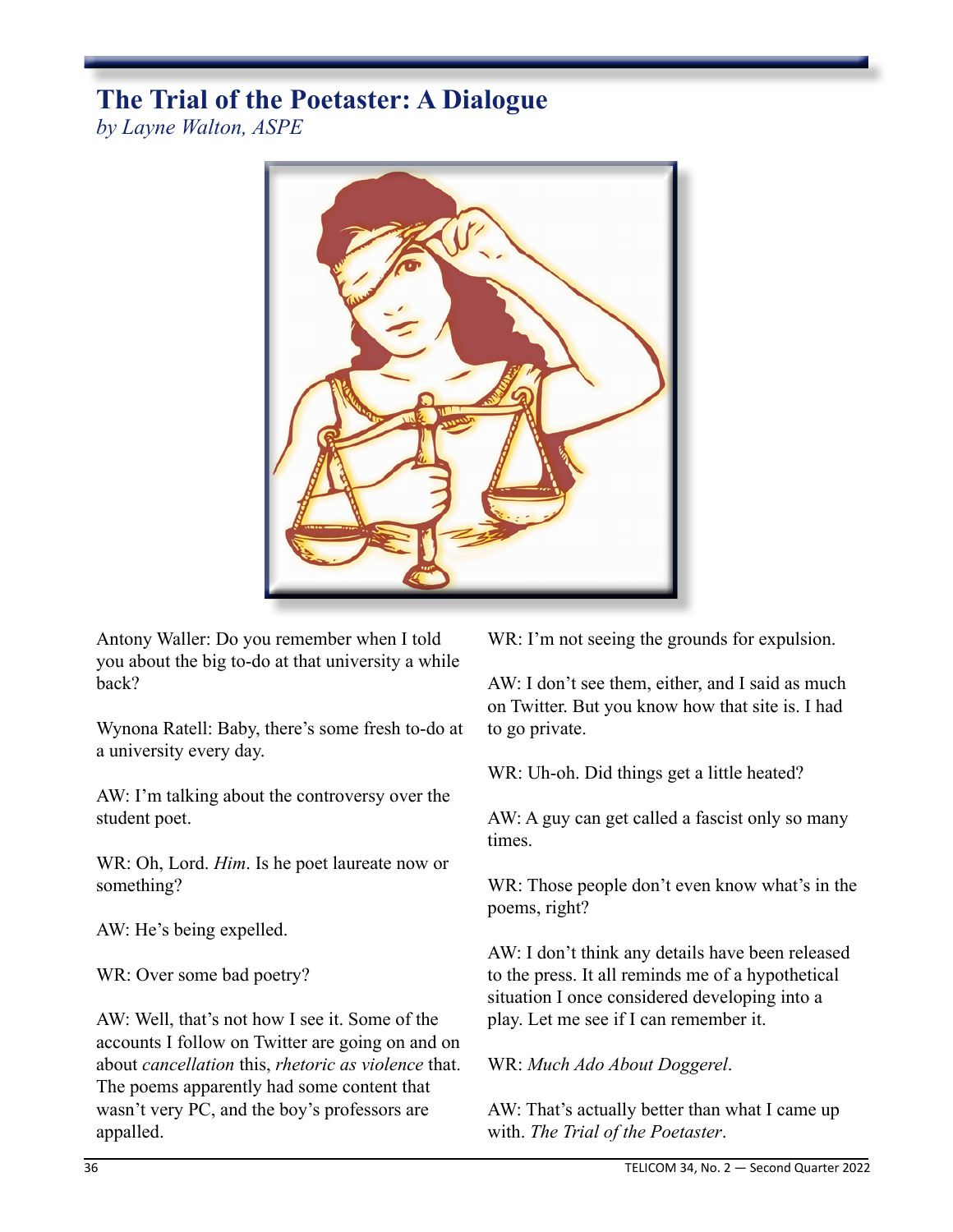WR: Please steal my title, for the love of God.

AW: I love that you're begging me to steal it when you could just as easily give it to me.

WR: I want to be able to sue you for stealing it.

AW: A real-life follow-up to my fiction. *A literary trial unlike any since Oscar Wilde's!*

WR: Sorry to upstage you, Oscar, darling.

AW: Can I tell you the gist of the play? I'd actually love to hear your honest opinion.

WR: Let me dust off my critical powers.

AW: Please tell me if you think parts of it don't make sense. I want it to be very closely reasoned.

WR: It's a play. It's not a mathematical proof.

AW: It's a play about a *trial*. I don't want to be too lofty about it, but literature and literary theory are being cross-examined by two massively analytical lawyers.

WR: *Inherit the Wind that Blows Through Me*.

AW: How are you so good at that?

WR: Not I, not I, my love.

AW: Oh*, duh*. I forgot. Okay, allow me to be a little hoity-toity for a bit.

WR: Dazzle me.

AW: The fictional poet on trial is very much like the soon-to-be-expelled student. The student's crime was to offend some rather neo-Victorian professors—the easiest crime in the world to commit, some might say. The fictional poet—let's call him Howard—is forced to defend himself against a diabolical charge: the Crime of Delayed Echolalia.

WR: The Crime of Delayed Echolalia. More diabolical than the Crime of *Prompt* Echolalia.

AW: By far. The Crime of Prompt Echolalia is no crime at all—not really. We encounter it all the time, and it gratifies us immensely. I say something witty, and, instead of volleying a witticism back, my acquaintance simply repeats what I said with a laugh. Or I introduce a big word into a discussion and listen as it worms casually into my friend's speech. Or—and this actually does verge on a crime, although it might be the most gratifying of all—I tell you something that impresses you as particularly apt or clever, and then I watch as you raise your voice and regale the room with my words . . . only you've omitted the attribution.

WR: Observed that often, have you?

AW: You'd be surprised. But the Crime of Delayed Echolalia is insidious because enough time has passed for some amnesia to set in. The echolalic offender might be cryptomnesiacally duplicating an idea or a phrase heard a while back.

WR: So in this alternate universe where delayed echolalia is a crime, even Nietzsche, Mr. Cryptomnesiac himself, would spend some time in the slammer.

AW: Nietzsche's how I first came across the idea, actually. It's become something of an *idée fixe* for me ever since.

WR: Easy, Hoity-Toity.

AW: There are two directions I could go in. One involves intrigue. Each professor sees in the poem an opportunity to claim a little piece of Howard: *That idea's mine*—*oh, that's mine!* Et cetera. Now they appear to have a real stake in the verdict.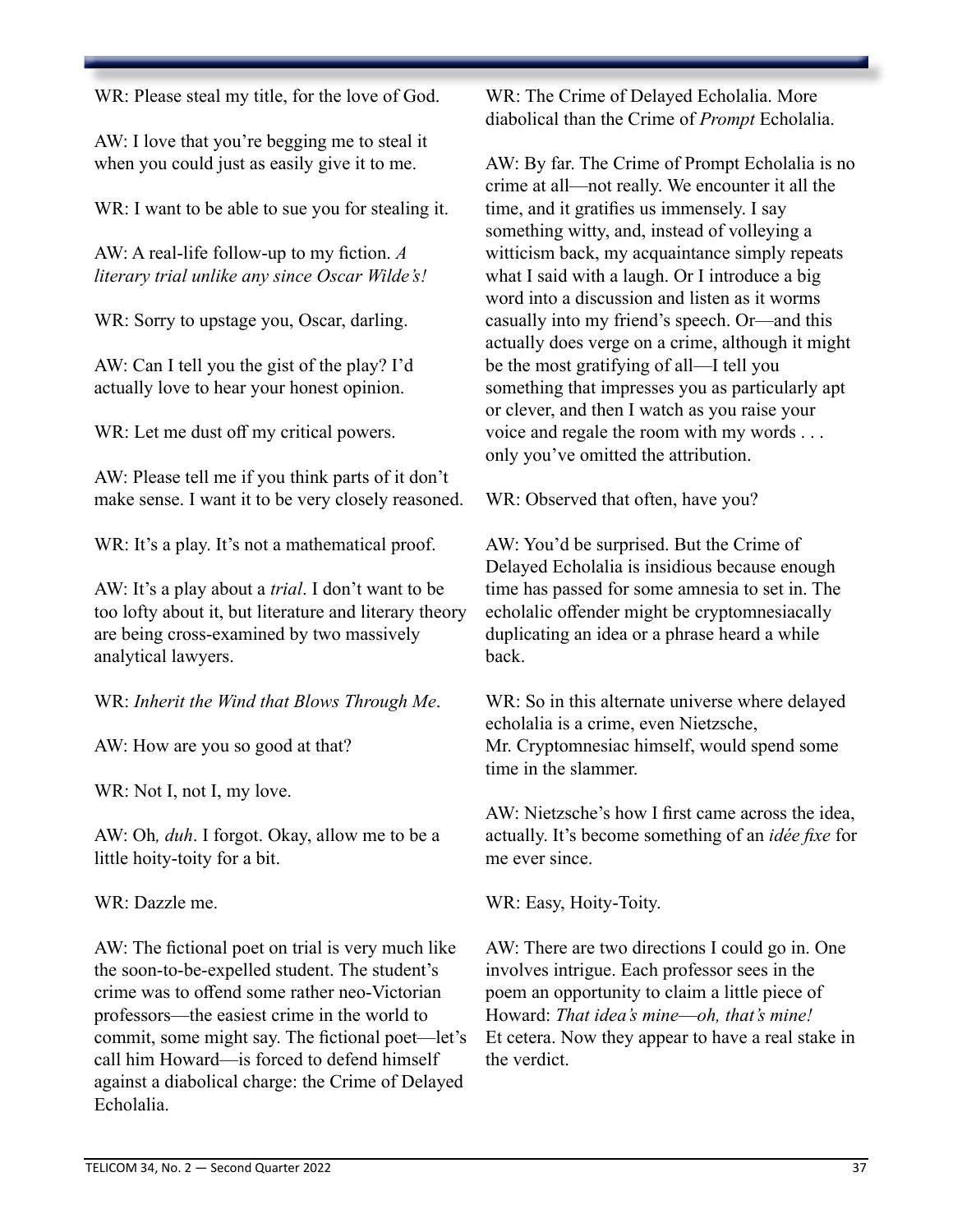WR: Sons of guns. I hope you're thinking of a Man-That-Corrupted-Hadleyburg scenario, what with the name Howard and all.

AW: You're a flippin' genius.

WR: That's how we Thousanders do, baby.

AW: Again, Howard must defend a piece of writing that appears to confess to the Crime of Delayed Echolalia. It goes something like this:

*Nature bequeaths a spider In lieu of faculties. Tireless she welds the loot 'Twixt interstitial fleas.*

*In March you say, "All mutes are spies." Exhumed in June, A phrase you do not recognize.*

WR: Did you write that?

AW: Yes, of course. I mean, *Howard* wrote it and I committed it to memory.

WR: Your sticky little mind web catches everything.

AW: Exactly. So you can imagine a cunning literature professor looking up from the poem with a scheme in his eyes, unaware that his scheme is part of Howard's scheme.

WR: Aw, what a sweet little cynical view of humanity.

AW: Or maybe just of humanists. Alternatively, you can imagine a credulous professor—maybe an irony-deficient one—reading this poem and remembering Faulkner's advice to read, read, read, because everything you read will be retained in some form and will reappear in your writing. But the professor gets carried away by her speculations. She imagines that she has read the work of some kind of savant, a very peculiar savant that doesn't actually exist in nature. A savant that is the *embodiment* of Faulkner's idea of the mind of the writer. A savant very much like an android: it reads incessantly, uploading language into its memory, and then combines and recombines and recombines some more all those symbols that it hardly understands.

WR: So we, as your discerning audience, must accept that there's some moronic professor who would miss all kinds of irony, not only in the poem she's read but also in her interpretation.

AW: I studied literature. It's not such a stretch.

WR: Is it more believable than the department of scheming vipers?

AW: Probably.

WR: Okay. So this embarrassment to her profession thinks that Faulkner is describing not the mind of the artist *per se*, but the mind of a would-be artist with savant syndrome who is somehow uniquely qualified to accept and carry out Faulkner's advice. And the professor, in imagining such a literalization of that advice, can't see that she's done something very savantlike herself.

AW: Correct. But, again, you'd be surprised at the naïveté of some literature faculty.

WR: Naïfs and schemers, working side by side with different agendas.

AW: Now that would be a complicated plot. Maybe unmanageable.

WR: Question.

AW: Mhm?

WR: Is Howard a savant?

AW: I can't reveal that.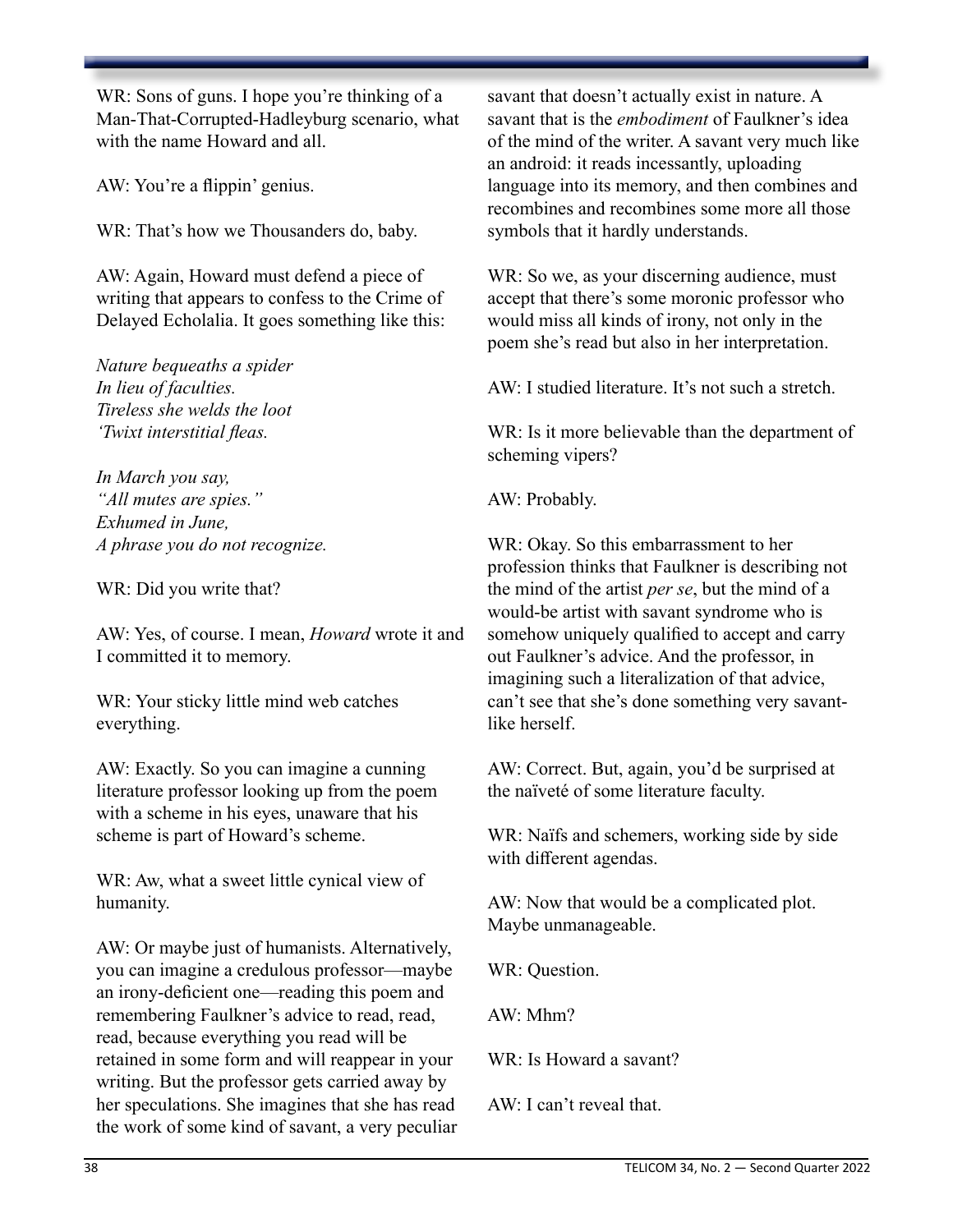WR: Fair enough. I have another question.

AW: I probably can't reveal that, either.

WR: No, I need you to answer this one. How is Howard able to confess to a cryptomnesiac duplication?

AW: Perhaps in the same way that Nietzsche could confess to cryptomnesia—and Mark Twain, for that matter. You've read his famous letter to Helen Keller.

WR: I believe I've read everything the man ever wrote. Just to be clear: the professor, or professors, think that the student poet is semiaware of his echolalia—that the awareness is repressed in a Freudian sense and, also in a Freudian sense, coming out in the poetry.

AW: Sure.

WR: I don't buy it. One of the senior faculty members—the department's crusty old Shakespearean—has spoken up by now to say that the poem is probably pure invention. "A bit of knavery, that's all!"

AW: The naïfs think that a savant would be too simple to trick them. The schemers either try to exploit what they see to be genuine simplicity *or* they see the trick and attempt to devise a better trick.

WR: I don't see how either group could forge ahead if they really have a handle on the logic of the poem. Isn't it kind of like that paradox where the person tells you, "Everything I say is a lie"?

AW: Yes, exactly. "Everything I say is an echo." So that statement is an echo. Who said it to the speaker? Another speaker. Who said it to that speaker? Another speaker. And on and on. And that will be the meat of the defense attorney's case.

WR: That a literal interpretation of the poem would open up an eternal regression.

AW: And not just any eternal regression, but an eternal regression in which *every English speaker is implicated in the Crime of Delayed Echolalia*.

WR: To a point. The language of the poem has a quaintness that might make it seem ancient to today's readers, but if you go back far enough, the language will become too modern and then, eventually, completely unintelligible.

AW: No one in the audience is going to think about it that rigorously.

WR: Oh, I'm sorry. I thought you wanted the play to be "closely reasoned."

AW: No, I do. Your objection is sound, but I think it's a little beside the point. This one poet is on trial. Can you so overcomplicate the case against him that you effectively exonerate him?

WR: So let's say that this powerful little poem enmeshes all living English speakers in its web. That's what your defense attorney is claiming, right?

AW: Basically.

WR: My cousins in West Virginia don't even know what "interstitial" means.

AW: They don't have to know what it means. They only have to echo the word after hearing the poem from another person.

WR: Got it. And while all of this implicating is going on, the French, let's say, are watching the international news and wondering how this trial turned into The World vs. English speakers.

AW: That's an interesting wrinkle, actually. Even an English-speaking judge and jury would be implicated. So let's say you appoint a monolingual French speaker to preside over the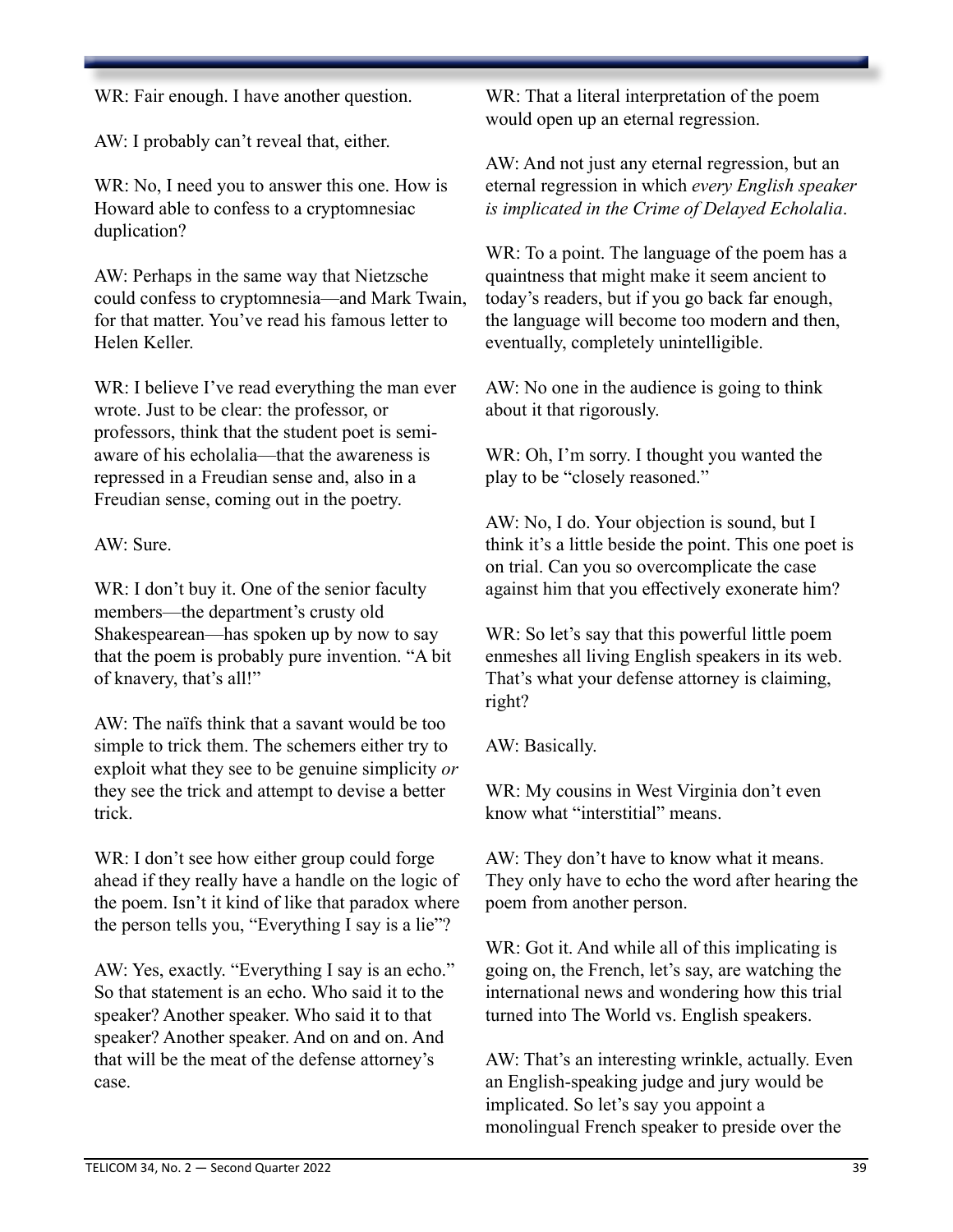case, and then you get monolingual French speakers to sit in the jury box. Who's going to translate for them? Any English-to-French translator would be on trial.

WR: This is too ludicrous.

AW: The misreading is ludicrous! Taking the misreading to its logical conclusion creates a farce—but a farce with neat things to teach audiences about theories of reading, memory, literary influence, authorship, and so on.

WR: I suppose. The naïfs, taking the attorney's logic to heart, are blindsided by this revelation of their own echolalia. Would the schemers be blindsided?

AW: Maybe. The naïfs crack because they start introspecting and realize that they are mere cryptomnesiacs with a highly developed amnestic mechanism—unlike the savant's, which is rather poorly developed. The schemers would maybe have anticipated the defense attorney's argument, or they might dismiss it as sophistry and pursue their suit with even more aggression now that the attorney has slandered them as unwitting echolalics.

WR: I'm confused again. Is the literal reading fallacious or is it supposed to lead to some deep philosophical truth that the schemers are too stubborn to see?

AW: The literal reading does not logically prove that the poet should be penalized for committing the Crime of Delayed Echolalia. But during the course of the trial, as I said, theories about memory and literary influence—even thinking itself—are unpacked.

WR: This is all a bit complicated for a play, don't you think? Work it out in a philosophical tract and publish it in *Telicom*.

AW: But I like plays.

WR: Write your tract and read some plays on the side.

AW: I want to write a play.

WR: Well, simplify this one, please. Here: The defense attorney stands up and says, "Come on, you fools. Don't you see that this whole trial depends on a ludicrous misreading?"

AW: He actually has several defensive moves to make. First, he addresses the logical problem at the center of the poem. If you accept what the poem says as a true admission, he contends, then you must accept that the poem itself is a duplication—because if you think that the admission is being made in an original work of art, then you have to accept that the admission is being made ironically.

WR: But if there's a sophisticated truth at the end of this defense—maybe one that the defense attorney isn't chasing—then the ironic admission of delayed echolalia would, itself—if only Howard could dig down far enough into his memory—prove to be just another echo.

AW: An echo *with a difference*, which is permissible under the laws of art.

WR: Hold on. Is this conversation just a sequence of echoes?

AW: You can't think that way or you won't be able to think at all.

WR: Oh, God. Am I *savant*?

AW: No. Focus.

WR: That's the epiphany or false epiphany that you think the naïfs are going to have.

AW: Yeah, I guess.

WR: Real epiphany or false epiphany?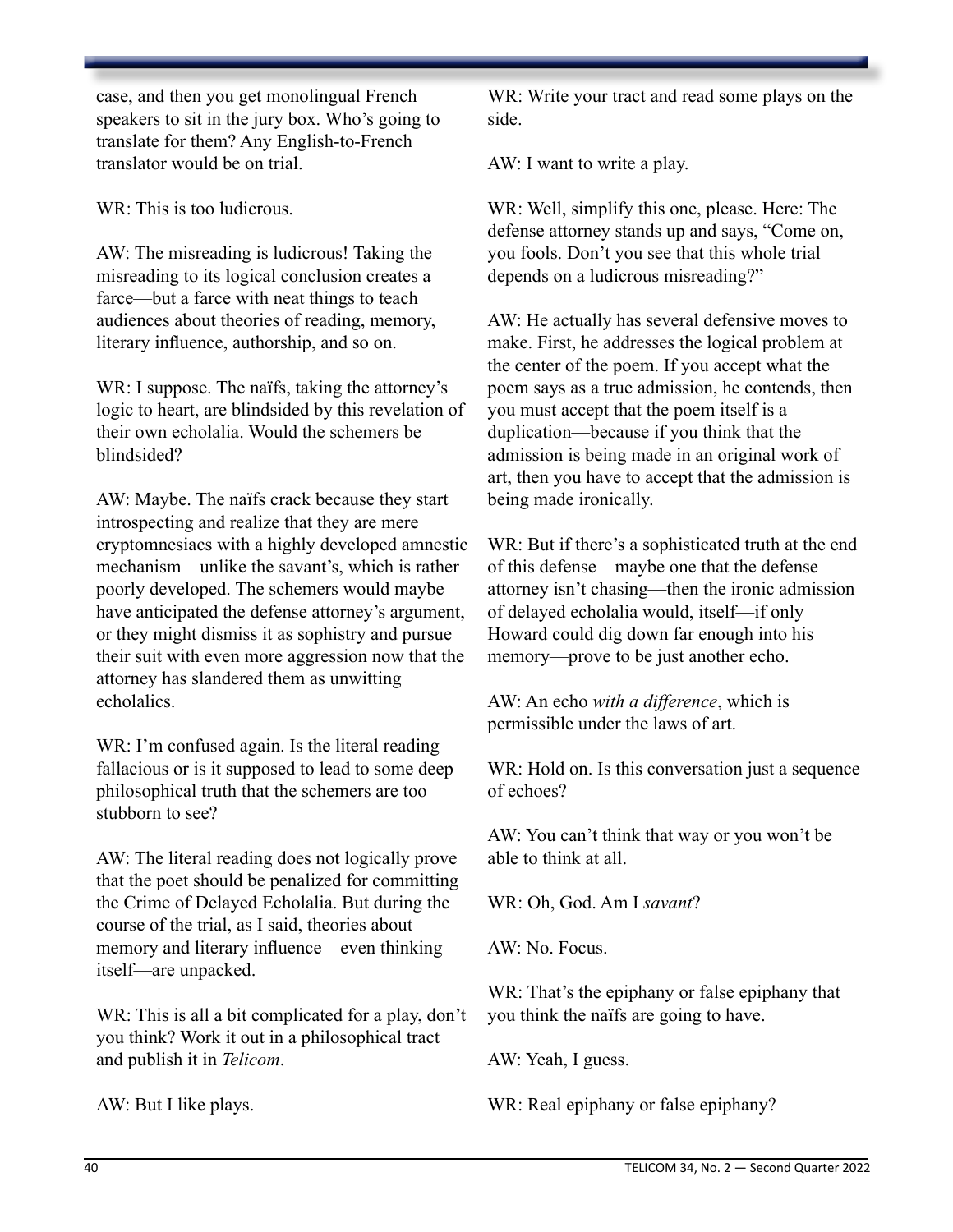AW: I don't know yet. You can almost see, though, why the professors' minds kept insisting on the least sophisticated interpretation of the poem.

WR: Can I? You have too much faith in me.

AW: Oh, stop. Think about it.

WR: If they're schemers, they're devoted to the misreading because they like the glamorous *victimhood* of having their utterances stolen from them. If they're naïve—

AW: Go on. You nailed it with the schemers.

WR: If they're naïve, then of course their reading is naïve because they're incapable of sophistication.

AW: The persuasiveness of the misreading is *self-fortifying*. Because if you assume that the admission is true, and then you imagine that "Nature Bequeaths a Spider" is an example of delayed echolalia, and, consequently, that Howard is some kind of savant, then you would have to rule out the possibility that there's even a modicum of irony in the poem.

WR: The prosecutor could make a nice case there.

AW: Oh, he does. What are you thinking, though?

WR: I'm not going to give you material for your little mind web.

AW: I already know what the prosecutor's case is.

WR: Maybe you do, maybe you don't. If you don't, you could just echo what I say. And then I'd have to go to the police.

AW: I'm going to write the gist of the prosecutor's case in a note on my phone. After you say what you think the prosecutor's case should be, I'll show you what I've written.

WR: Do we know each other? I'm not being serious!

AW: I thought maybe the theme of the play was making you especially overconfident in the desirability of your ideas.

WR: Excuse you. Many people—including our fellow Thousanders—would be happy to steal my ideas.

AW: Maybe you stole them and you don't remember.

WR: Careful. The room is going to start spinning.

AW: Okay, if you were writing the role of the prosecutor, how would you present his case?

WR: First of all, if I were the prosecutor, I wouldn't bother interrogating the poet because anything he says will just be an echo of his preparation before the trial. The defense attorney has thrown his voice into a little mannequin, in other words.

AW: I like that.

WR: It's mine. You can't have it.

AW: I'm taking it.

WR: 9-1-1 . . .

AW: *Keep going*.

WR: Then I would maybe bring in an expert on savant syndrome to explain some of its features. I'll bring in someone who isn't afraid to recite all the stereotypes, one of which would be the inability to grasp irony—which I've always felt was typical of most people, actually.

AW: Especially academics. Then?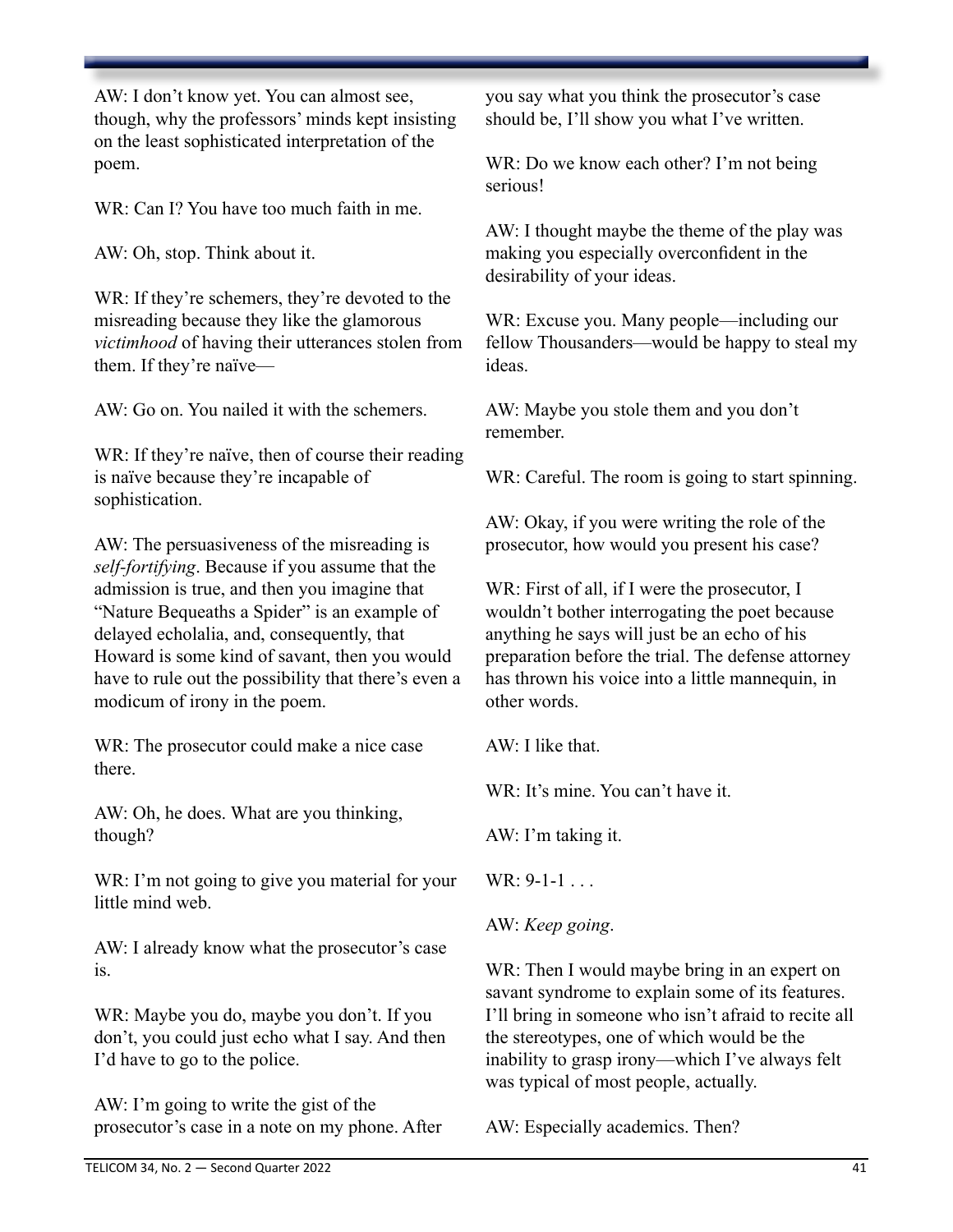WR: Then I would have the expert give his or her diagnosis of Howard right there in the courtroom—based on observation, the poetry, and so on.

AW: The defense attorney objects. The psychologist can't make a diagnosis in the courtroom, and the poetry can't be used to make a diagnosis, either.

WR: Even if the diagnosis were stricken from the record, the jury would hear it, and it would stick in their minds. That could spell a win for the prosecution.

AW: I hope I can remember all this.

WR: I knew it. You little thief.

AW: Kidding! The defense attorney knows that you're playing dirty and decides to bring in a famous savant to dispel all those dangerous stereotypes. A prodigious savant with a lot to say about the themes of the trial.

WR: Who?

AW: Harold Bloom.

WR: He's not a savant!

AW: The hell he isn't!

WR: Regardless, the man is *dead*.

AW: Did you forget that you're not watching an actual court case? I know he's dead. I'll either bring in an actor to play him—

WR: Who?

AW: I don't know. Me?

WR: Eh. You'll bring in someone other than you to play him—

AW: *I'm* going to play him and—

WR: Zombie Harold or Ghost Harold?

AW: Wait, here's what I'll do: I'll bring in someone to play a medium who will channel Harold.

WR: Antony, sweetie, I just grabbed my bag and walked out of the theater. A *medium*? Has that been done before?

AW: In a play? I don't know. Has it?

WR: I can't remember. Must be my amnesia.

AW: If so, I'll use the zombie.

WR: Now, see, all this time I thought your drama was grounded in a smidge of reality.

AW: Allow me this one extravagance.

WR: You've gone way beyond farce, now.

AW: But the audience has been slowly conditioned to accept whatever I put on the stage. At this point, they might even be willing to accept this new witness as inevitable.

WR: If you say so. Here comes Madame Sosostris, floating in on a giant Tarot card—or are you going with the zombie?

AW: The medium—her name is, I don't know, Wiggy Dingdong—

WR: You can't call her that.

AW: Why?

WR: Because it poisons the well. The audience will think that *the play* doesn't take her seriously, so they won't.

AW: Okay, an ordinary name then. *Martha*. She sits in the witness box and awaits instruction from the defense attorney. He tells her to go away—mentally, that is—and to bring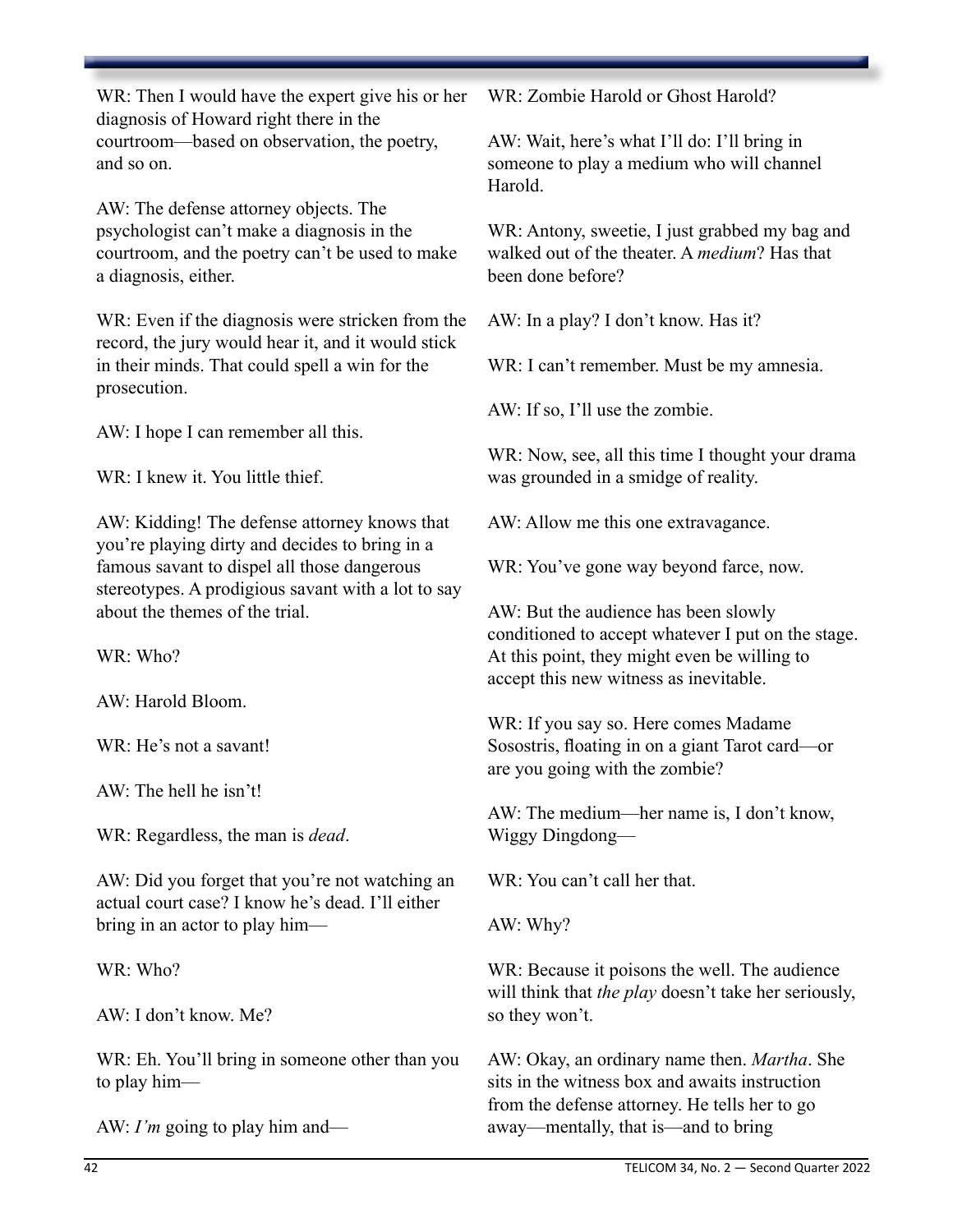Harold Bloom into the courtroom. Her eyes roll back and her mouth opens wide and Harold's voice comes out. Apparently, while in psychic transit, Martha explained to Harold that his expertise on literary influence and the canon was needed in a high-profile court case involving the Crime of Delayed Echolalia.

WR: Why not just bring in a Bloom scholar?

AW: There are no Bloom scholars.

WR: Continue.

AW: Harold asks to hear the offending poem, and after the defense attorney recites it, Harold says, "Rather bad." He then asks why the poem has caused such a fuss. When the defense attorney explains that a department of English professors took issue with the poem's admission of a crime, Harold cuts him off and begins expounding the most learned, soul-stirring defense that our young poet could possibly hope for.

WR: And your audience will be nodding along and throwing up praise hands during this séance.

AW: The audience will be learning too much to care about all the supernatural goings-on. Harold declares that if the English professors in question had read more Harold Bloom and less French theory, they wouldn't have been confused by the poetaster's work at all. He then chides them for committing the undergraduate sin of reading a poem as though it were autobiographical—the same interpretive blunder that those very professors warn their undergraduates against when they begin their little unit on, for example, Shakespeare's sonnet sequence.

WR: I remember my English professor *insisting* that Shakespeare was bisexual.

AW: Oh, mine too. Shakespeare has been claimed by bisexuals as one of their own because no one knows how to read the sequence. Anyway,

Harold has been talking so much that Martha's mouth is drooling.

WR: What the hell?

AW: She's drooling like an idiot. And Harold has moved on to Borges's Pierre Menard and Funes. He's mentioned the fact that every work of literature is an echo of prior works of literature going all the way back to Homer. "This trial, my dears," he says to the court, "is based on a weak misreading of a weak summary of my life's work." Then Martha shuts her mouth and unrolls her eyes and the defense attorney hands her a towel.

WR: Where did he get the towel?

AW: From the prop department. So that's what I have, so far. Bloom is the star witness, and his defense clinches—in the audience's mind, at least—the poet's exoneration. But I'm not sure if I want the poet to be found innocent or guilty. And if the professors have devised a scheme, I don't know if I want it to come to light. Maybe I want to be a little wicked. I just feel like a guilty verdict would outrage the audience more, you know? They'll leave the theater fuming, like an actual injustice has been committed. Then, after some impassioned word of mouth, the show will become a blockbuster.

WR: The whole thing's a little lopsided, though. You've shown a lot of favoritism to the poet and to his defense. Could be a design flaw.

AW: I'll try to beef up the prosecution's case a little.

WR: You mean *I'll* beef it up.

AW: I really was kidding earlier.

WR: Uh-huh. So Bloom's cameo from beyond the grave is an attempt to make literary theory admissible as evidence in a court of law.